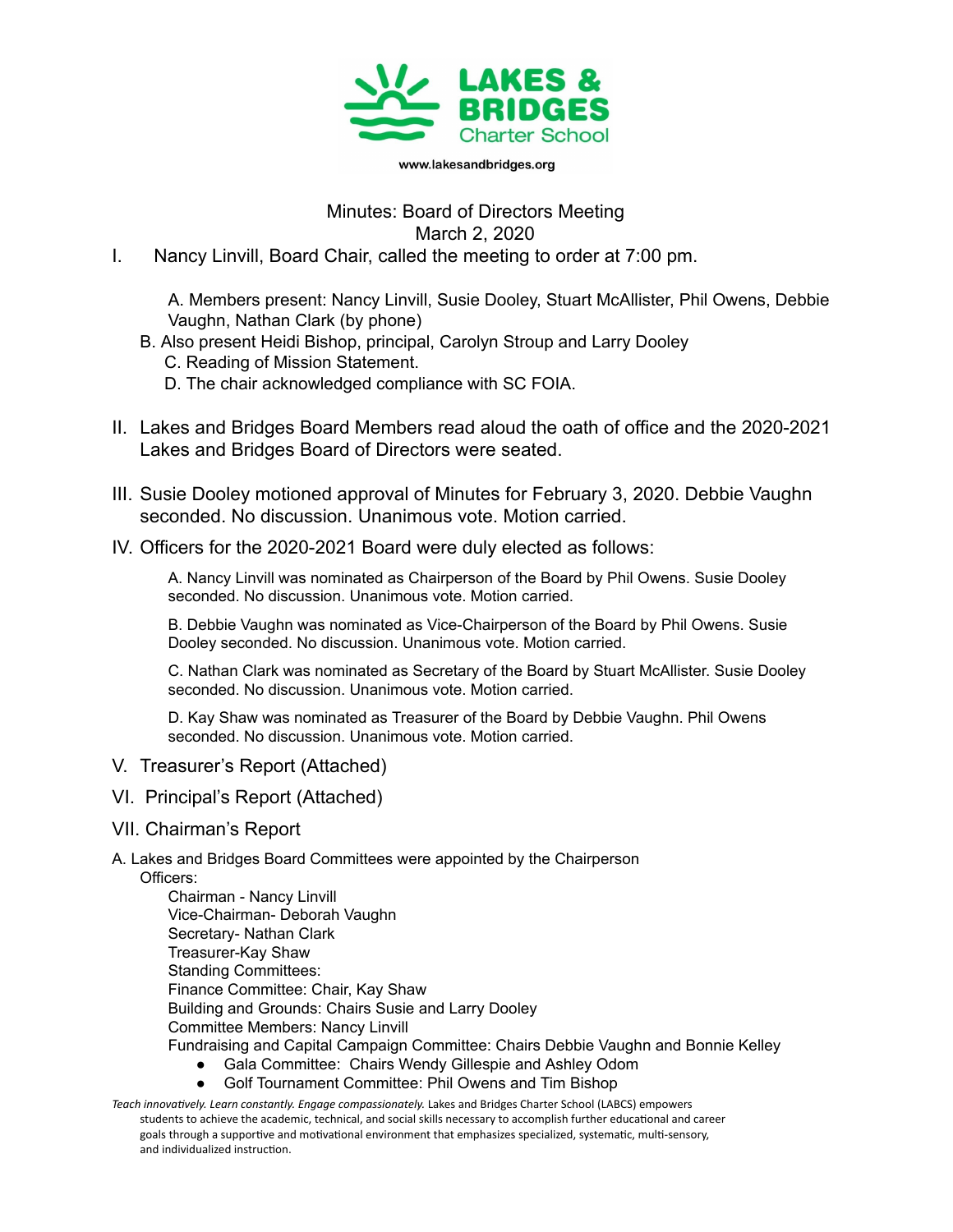Personnel Committee: Chairs Susie Dooley and Traci Carter Strategic Planning: Chair, Stuart McAllister Education Committee: Chair Nancy Linvill Special Committees: School Facility Finance: Chair, Phil Owens

B. Executive Session for Planning Issues.

At 7:45 pm Debbie Vaughn motioned the Board into Executive Session. Susie Dooley seconded.

At 8:45 Debbie Vaughn motioned the Board out of Executive Session. Stuart McMillian seconded.

Phil Owens motioned that the Board enable Larry Dooley to contract for repair of the school roof. Stuart McMillian seconded. No discussion. Unanimous vote. Motion carried.

- VII. Committee Reports
	- A. Building and Grounds Committee reported that roof leaks continue to be a problem in several areas of the school. Larry Dooley showed drawings of the proposed Phase II renovations and discussed estimated timeline and costs of the project. A traffic study has been completed.Time of renovation is estimated at 12 weeks and estimated costs are\$400,000.
	- B. Fundraising Committee (Attached)
	- C. Principal's Evaluation Committee is continuing the year long process of evaluating Heidi Bishop, Principal.

VIII. Announcements Documentary Screening, March 7, 2020 Board Training - March 14, 2020 SC Alliance Leadership Summit – March 24, 2020 Golf Tournament, April 27<sup>th</sup>, 2020

- IX. Next Meeting Date April 6, 2020
- X. Phil Owens motioned adjournment at 9:10 pm. Stuart McMillan seconded. No discussion. Unanimous vote. Motion carried.